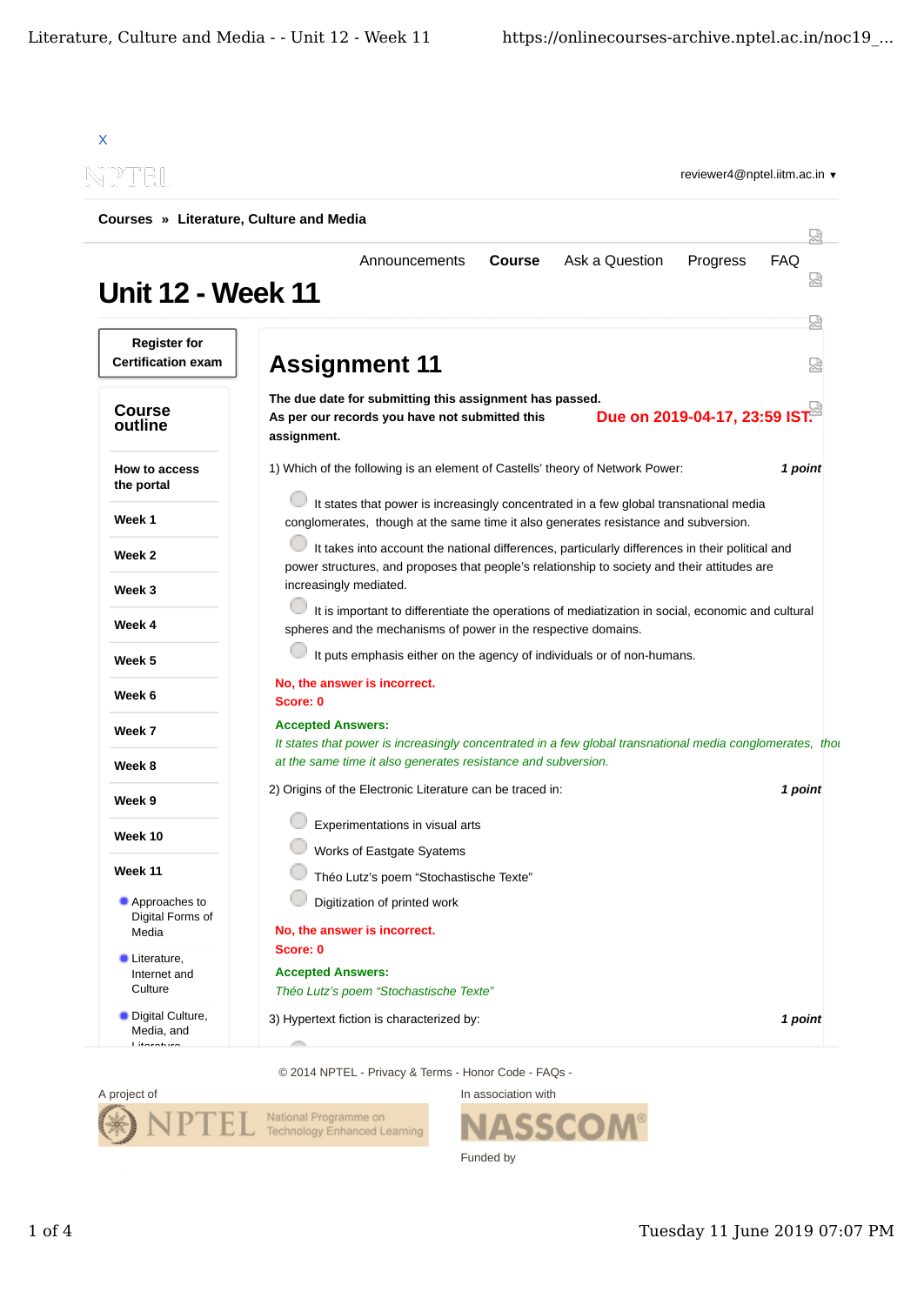| of Partition in<br>Different Media:<br>A historical and<br>Cultural | Score: 0<br>ce De<br><b>Accepted Answers:</b><br><b>Linking structures</b>                                                                                                                               |  |
|---------------------------------------------------------------------|----------------------------------------------------------------------------------------------------------------------------------------------------------------------------------------------------------|--|
| Analysis II                                                         | 4) Which of the following contains stronger game elements:<br>1 point                                                                                                                                    |  |
| Quiz :<br>Assignment 11                                             | Interactive fiction                                                                                                                                                                                      |  |
| Solution of<br>Assignment 11                                        | <b>Network Fiction</b><br>썮                                                                                                                                                                              |  |
| Week 12                                                             | Generative Art                                                                                                                                                                                           |  |
|                                                                     | <b>Flash Fiction</b><br>요                                                                                                                                                                                |  |
| <b>DOWNLOAD</b><br><b>VIDEOS</b>                                    | No, the answer is incorrect.<br>닯<br>Score: 0                                                                                                                                                            |  |
| <b>Text Transcript</b>                                              | <b>Accepted Answers:</b>                                                                                                                                                                                 |  |
| <b>Interaction</b>                                                  | Interactive fiction<br>썮                                                                                                                                                                                 |  |
| <b>Session</b>                                                      | 5) Which one of the following statements is NOT correct in the context of Digital Media:<br>1 point<br>눮                                                                                                 |  |
|                                                                     | It has resulted in deployment and communication with digital media.                                                                                                                                      |  |
|                                                                     | Flows, amplifications, erasures, and transformations of a wide range of cultural<br>representations, experiences, and identities are a part of it.                                                       |  |
|                                                                     | Is not helpful in creating new collectivities                                                                                                                                                            |  |
|                                                                     | Extended its influence into the heart of everyday life most notably through cell phones, smart<br>phones                                                                                                 |  |
|                                                                     | No, the answer is incorrect.<br>Score: 0                                                                                                                                                                 |  |
|                                                                     | <b>Accepted Answers:</b><br>Is not helpful in creating new collectivities                                                                                                                                |  |
|                                                                     | 6) Which of the following statements is correct in the context of post-media aesthetics:<br>1 point                                                                                                      |  |
|                                                                     | It is not self-reflexive.                                                                                                                                                                                |  |
|                                                                     | Reflects a strengthening of medium specificity and distinctions between commodities and<br>fine art objects                                                                                              |  |
|                                                                     | It normally avoids appropriation of mass media tools for art making.                                                                                                                                     |  |
|                                                                     | It results in a replacement of media concepts by net culture concepts.                                                                                                                                   |  |
|                                                                     | No, the answer is incorrect.<br>Score: 0                                                                                                                                                                 |  |
|                                                                     | <b>Accepted Answers:</b>                                                                                                                                                                                 |  |
|                                                                     | It results in a replacement of media concepts by net culture concepts.<br>1 point<br>7) Which of the following statement is correct about 'Project Gutenberg':                                           |  |
|                                                                     |                                                                                                                                                                                                          |  |
|                                                                     | It talks about the print revolution in historical context.                                                                                                                                               |  |
|                                                                     | It reviews possibilities of popularizing print fiction among the youth.<br>It is the oldest digital library.                                                                                             |  |
|                                                                     | It talks about preserving rare print texts in original form for posterity.                                                                                                                               |  |
|                                                                     | No, the answer is incorrect.                                                                                                                                                                             |  |
|                                                                     | Score: 0                                                                                                                                                                                                 |  |
|                                                                     | <b>Accepted Answers:</b><br>It is the oldest digital library.                                                                                                                                            |  |
|                                                                     | 8) Though India became a sovereign state on 15th August, 1947, geographic details of<br>1 point<br>partition were reported in media two days later. Which of the following is the correct reason for it: |  |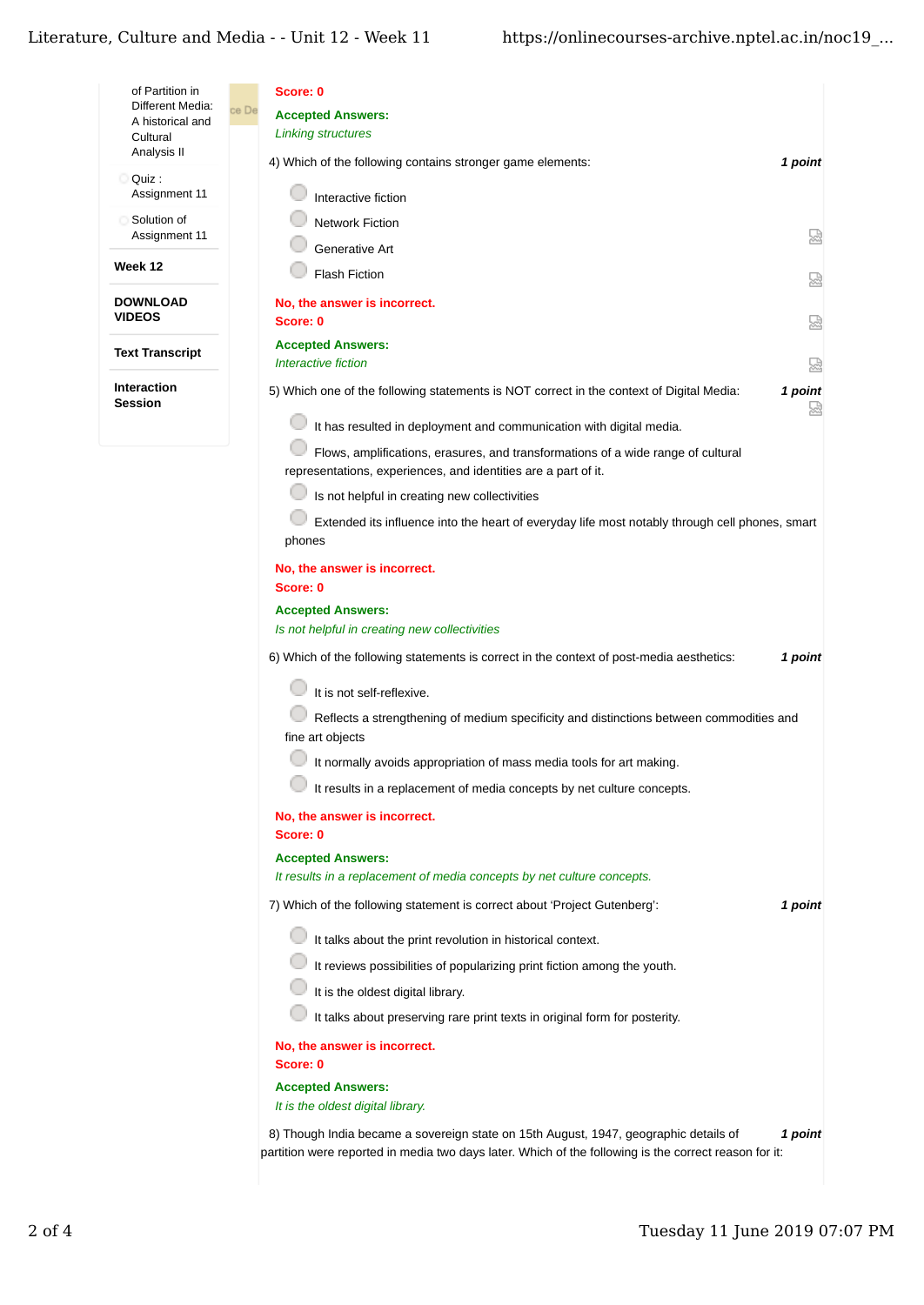